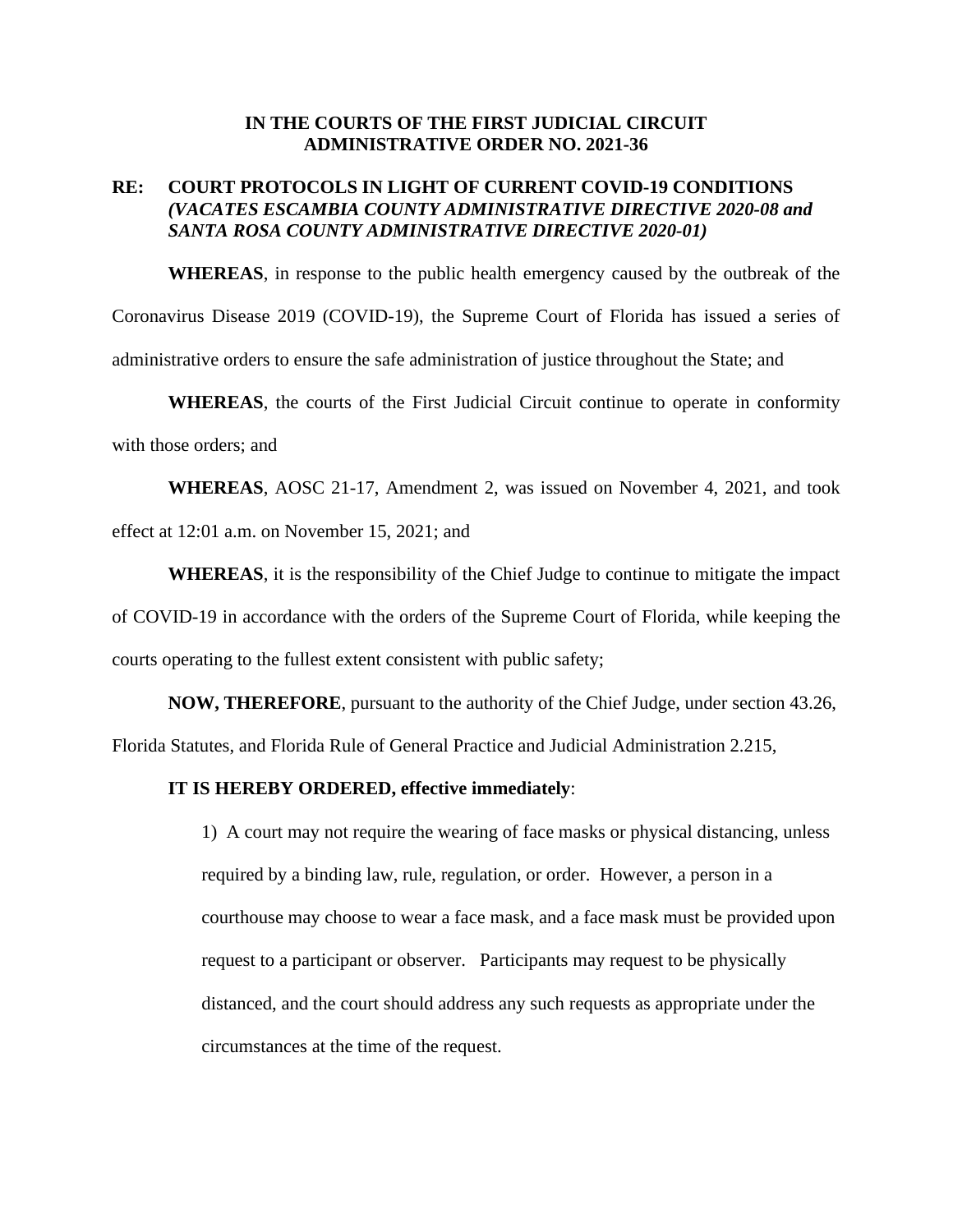2) Hearings to determine whether an individual should be involuntarily committed under the Baker Act or the Marchman Act must be conducted in person unless that individual waives the right to physical presence at the hearing.

3) All jury trials shall be conducted in person, unless consent is provided as directed in Section II.E.(3) of AOSC 21-17, Amendment 2.

4) Each judge may determine, in his or her discretion and on a case-by-case basis,

whether it is appropriate to continue the remote conduct of trial court proceedings

with the use of technology, in accordance with this administrative order. For

purposes of this order, "remote conduct" means the conduct, in part or in whole, of a

court proceeding using telephonic or other electronic means.

5) Escambia County Administrative Directive 2020-08 and Santa Rosa County

Administrative Directive 2020-01 are **VACATED**.

**DONE AND ORDERED** in Pensacola, Escambia County, Florida this 17th day of December, 2021.

> \_*/s/ JOHN L. MILLER*\_\_\_\_\_\_\_\_\_\_ **JOHN L. MILLER** CHIEF JUDGE

Copies of AO2021-36 provided to: All Judges, First Judicial Circuit All Clerks, First Judicial Circuit Ginger Madden, State Attorney, First Judicial Circuit Kasey Watson, Public Information Officer, First Judicial Circuit Bruce Miller, Public Defender, First Judicial Circuit Robin Wright, Trial Court Administrator Elizabeth Miller, Child Welfare Legal Services Bryan Carter, Guardian Ad Litem Mark Jones, President of Family First Network Kayshala Patterson, Chief Probation Officer for Florida Department of Juvenile Justice Justice Administrative Commission Candice Brower, Office of Criminal Conflict Counsel Craig Waters, Director of Public Information, Florida Supreme Court

For Broadcast by: Escambia-Santa Rosa Bar Association For Broadcast by: Okaloosa County Bar Association